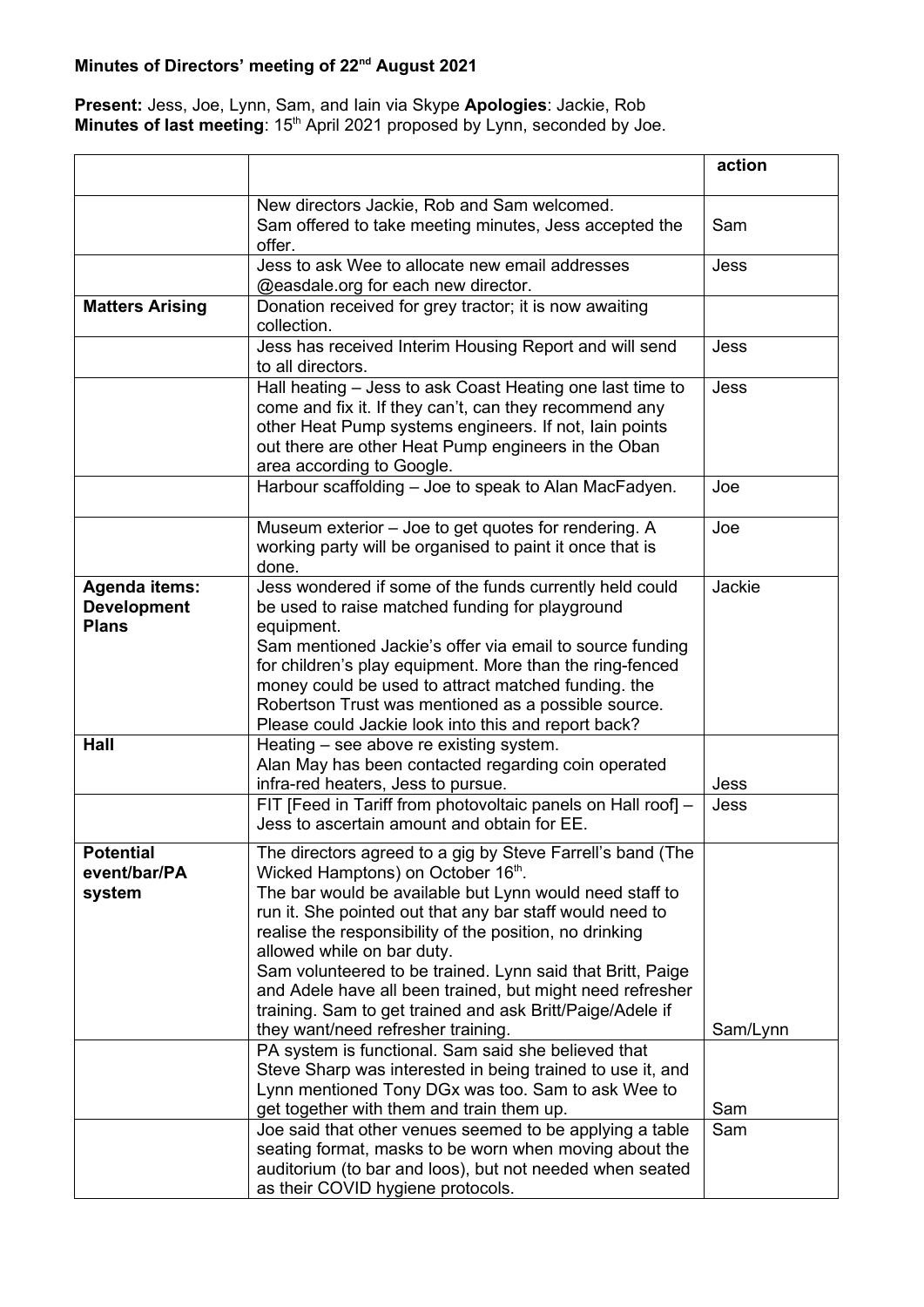|                       | Sam noted that COVID hygiene protocols for events in                                                                   |               |
|-----------------------|------------------------------------------------------------------------------------------------------------------------|---------------|
|                       | village halls are available from A&B council website. Sam                                                              |               |
|                       | to see what is applicable to Easdale Hall.                                                                             |               |
|                       | (Joe had to leave)                                                                                                     |               |
|                       |                                                                                                                        |               |
| The bar               | There was some discussion about the role of the Hall Bar                                                               |               |
|                       | while the Puffer is closed. It was agreed to run a quiz                                                                |               |
|                       | night as a way of testing the island's interest in using the                                                           |               |
|                       | bar for social functions.                                                                                              |               |
|                       | The licence the Hall has is an entertainments licence so                                                               |               |
|                       | events have to be held for bar to be open.                                                                             |               |
|                       | Lynn to ask Wee if he would be willing to run a quiz night                                                             |               |
|                       | as the first event, before the October gig.                                                                            |               |
|                       | Lynn to look at stocking the bar                                                                                       | Lynn          |
| Micro-grant           | Up to £500 can be claimed from A&BC to fund                                                                            |               |
| funding               | equipment, materials and training that specifically "                                                                  |               |
|                       | contributes to the safe reopening of village halls or                                                                  |               |
|                       | enables a community led activity at a village hall or                                                                  |               |
|                       | facility with a focus on improving wellbeing or reducing                                                               |               |
|                       | isolation after the effects of the Covid-19 pandemic".                                                                 |               |
|                       | It was agreed that funding for a steam cleaner and new                                                                 |               |
|                       | seat covers/cushions for the Poang chairs be applied for                                                               |               |
|                       | - to improve Covid-safe cleaning and make the Hall more                                                                |               |
|                       | welcoming to the community.                                                                                            |               |
|                       | Lynn offered to make cushion covers/curtains if fabric was                                                             |               |
|                       | funded instead of finished cushions. Lynn to advise Sam                                                                |               |
|                       | on fabric quantities/costs                                                                                             |               |
|                       | Sam to get funding application in by August 30 <sup>th</sup> .                                                         | Lynn/Sam      |
|                       | (lain had to leave)                                                                                                    |               |
|                       |                                                                                                                        |               |
| <b>Harbour</b>        | Still a few OS accounts for mooring fees.                                                                              | Jess          |
| Arts co-ordinator     | Sam offered to do this, and Lynn said there was interest                                                               |               |
|                       | from Rob, Bethan, Lynn and possibly Wee to get                                                                         |               |
|                       | involved, so Sam stepped back.                                                                                         |               |
|                       | Keren is willing to support new arts co-ordinator(s).                                                                  |               |
|                       | Jess to ask Keren to give the Hall Diary to Rob as a first                                                             |               |
|                       | step.                                                                                                                  | Jess/Rob/Lynn |
| <b>Museum</b>         | Visitor numbers: 244 since the opening on June 1 <sup>st</sup> .                                                       |               |
|                       | People would rather stay outside, unwilling to go into a                                                               |               |
|                       | building and mask up.                                                                                                  |               |
|                       | Many enquiries about which quarry to swim in.                                                                          |               |
|                       | Most payments by card. Review card machine provider in                                                                 |               |
|                       | October 2022 when this contract ends.                                                                                  |               |
| <b>Stone Skimming</b> | With Keren and Mellon resigning this is an area of                                                                     |               |
|                       | concern. It is believed that Michelle MacFadyen and Jan                                                                |               |
|                       | Fraser may be willing to continue to help organise it but                                                              |               |
|                       | more volunteers are needed. Mellon is willing to support a<br>new team. Work should start in January, and a lot can be |               |
|                       | done remotely.                                                                                                         |               |
|                       | Sam to draft a notice seeking more people to help                                                                      |               |
|                       | organise the Stone Skimming and circulate to directors for                                                             |               |
|                       | approval, then publish (notice board/islander group/email                                                              |               |
|                       | to EE members)                                                                                                         | Sam           |
|                       | There is a possibility that VisitScotland may help with                                                                |               |
|                       | organising events: Jess to forward an email she's                                                                      |               |
|                       | received about this to all directors.                                                                                  | Jess          |